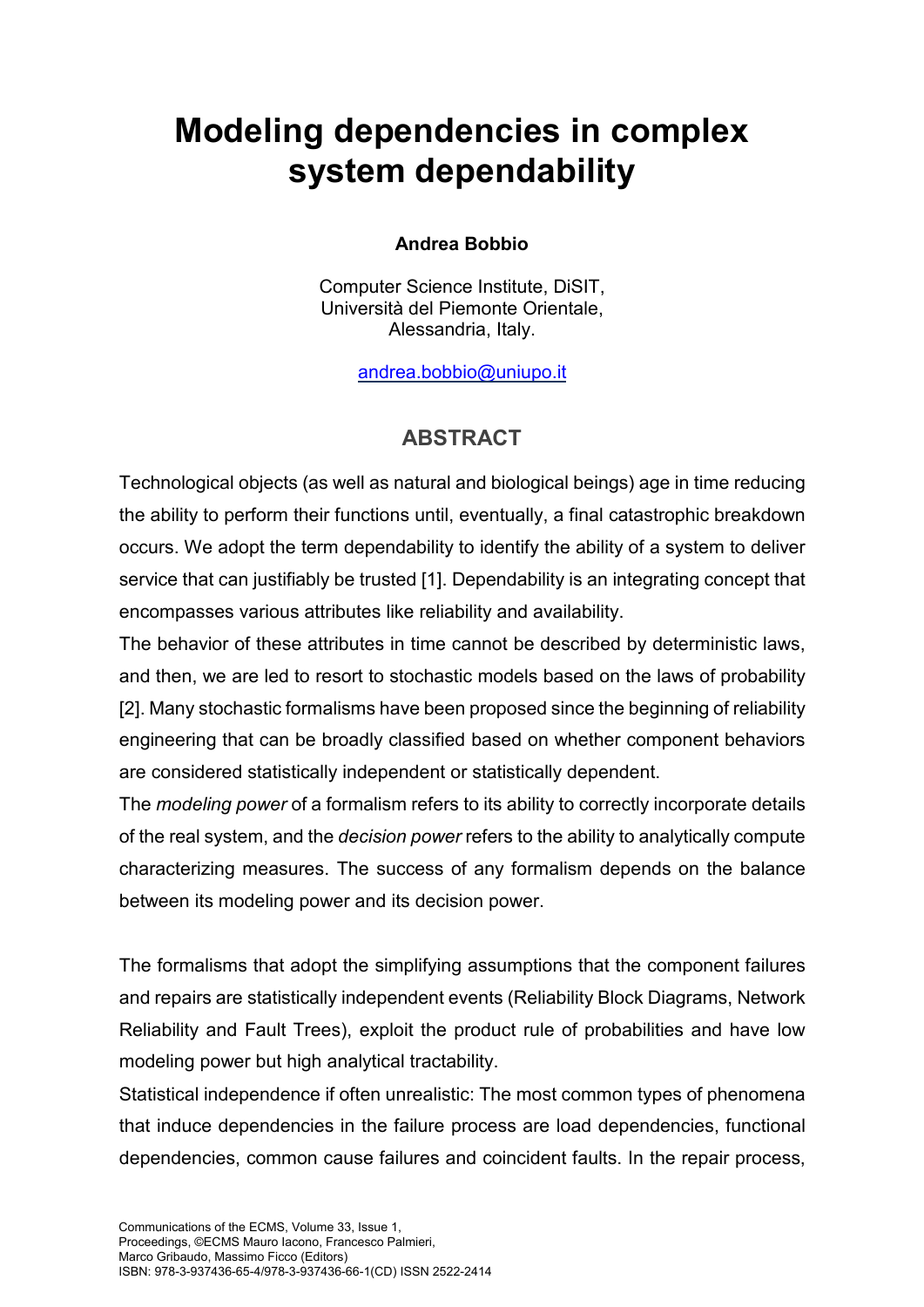usual causes of dependencies are preventive or deferred maintenance and shared repair capabilities. When considering dependencies, more sophisticated formalisms are necessary, able to incorporate the possible conditional dependence of each component state on the state of the other components, thus resorting to the system state space. Homogeneous Continuous Time Markov Chains (HCTMC) are the basic state space model; they have a very compact close form solution but have the restriction that the random time variables must be exponentially distributed, i.e. with constant failure and repair rates. To remove the exponential assumption and, at the same time, modelling dependencies, various extensions are possible. If the transition rates are dependent on global time, then the system behavior can be represented as a Non Homogeneous Continuous Time Markov Chain (NHCTMC) that still satisfies the Markov property. A semi-Markov process (SMP) permits the random time distributions to be non-exponential, but the epoch of entry into each state must be regeneration points; and then the transition rates depend on the sojourn time in each state. A Markov Regenerative Process (MRGP) is a generalization of the above stochastic processes [3,4]. In a CTMC (homogeneous or non-homogeneous) any time epoch satisfies the Markov property, in an SMP the Markov property is satisfied at all the time instances at which the process undergoes a state transition, in an MRGP the Markov property holds only when the process enters a subset of specific states called regeneration states.

The formalisms considered up to now have a closed form analytical expression even if the numerical solution may be quite cumbersome. However, they require to be defined over the global state space of the system, thus incurring into the well-known state-space explosion problem.

The state-space description appears often over specified with respect to the real modeling needs since it is very unusual to encounter real applications in which each component changes its stochastic behavior according to the state of all the other components of the system. To mitigate the state explosion problem dependencies could be confined locally. In a hierarchical approach, the system model is partitioned into independent submodels (possibly of different model types) that are combined by exchanging quantities across submodels [5].